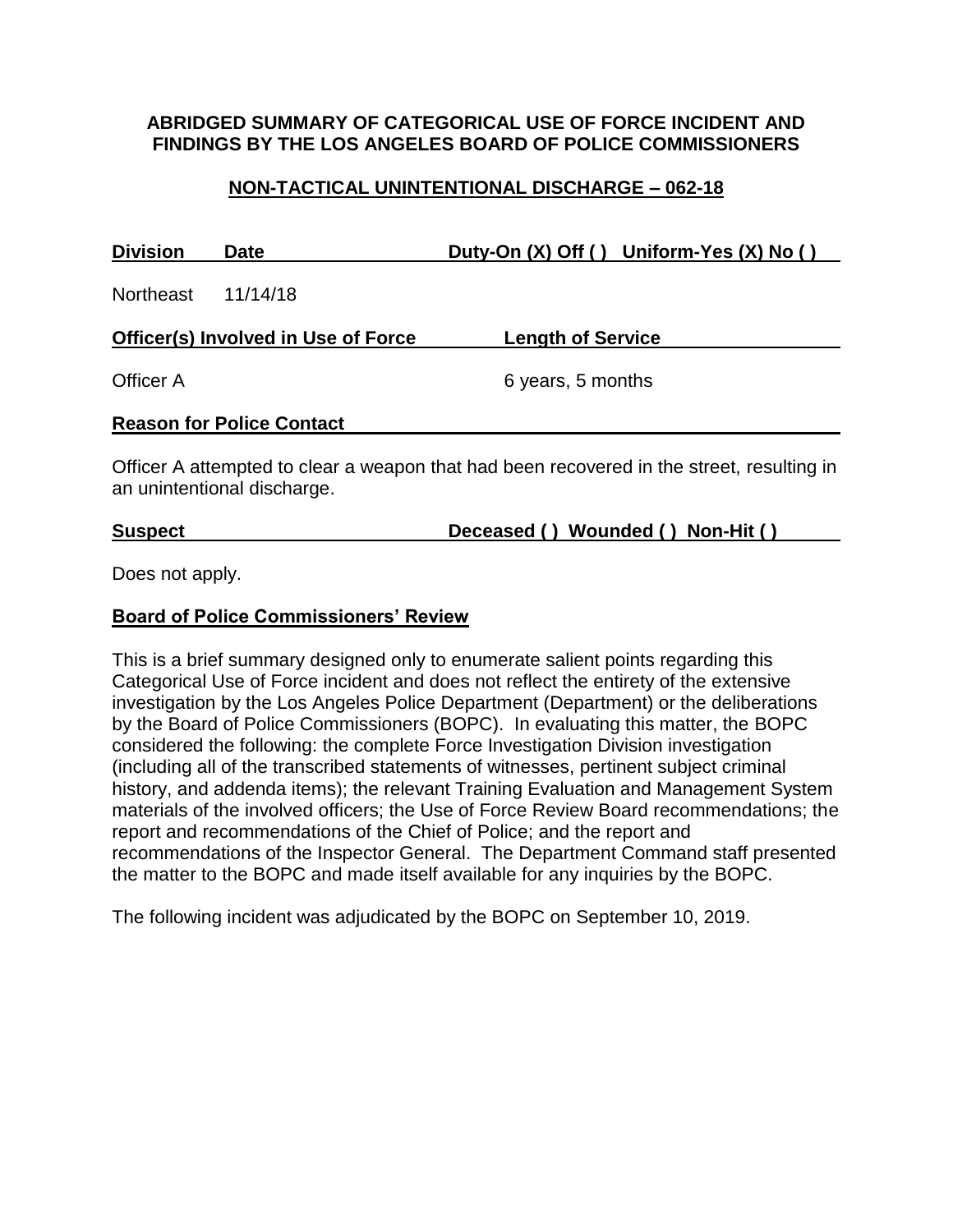#### **Incident Summary**

Officers observed a vehicle being driven by a known Subject. As officers followed the vehicle, they observed an object thrown from the passenger window. The officers conducted a traffic stop and requested additional units to assist with the detention of the subjects and the search for the object thrown from the vehicle.

Officers A and B responded to the additional unit request as did Sergeant A.

During the search for the object, officers recovered a 9mm blank-firing pistol that had been converted to fire live rounds, ammunition, and a loaded magazine.

Officer A donned gloves and held the firearm in his/her right hand, pointing it in a downward direction. Officer A pulled the slide back to the rear of the firearm with his/her left hand and did not observe anything in the chamber.

However, according to Officer A, after he/she canted the firearm to the left and pulled the slide back once again, he/she observed a round in the chamber. Officer A then canted the firearm to the right and shook it, to try and dislodge the round. Officer A was unsuccessful. Officer A then held the firearm toward the ground and eased the slide forward with his/her left hand to close the slide. As the slide went forward, the firearm discharged. According to Officer A, his/her finger was not on the trigger when the discharge occurred.

Sergeant A witnessed the discharge. According to Sergeant A, Officer A had the firearm pointed in a safe direction while he/she tried to render it safe. While manipulating the firearm, Officer A advised Sergeant A that a round was still in the pistol. Sergeant A suggested that Officer A let the slide recycle through, to allow the extractor to regrip the round. Sergeant A stated it sounded like Officer A released the slide and then a round discharged towards the street.

Immediately after the discharge, Sergeant A used his/her handheld radio and requested an additional supervisor via Communications Division. Sergeant A recovered the firearm from Officer A and collected the body-worn video cameras from Officers A and B.

Several minutes later, Sergeant B responded to the scene. Sergeant B took separate public safety statements from Officers A and B and Sergeant A.

#### **Los Angeles Board of Police Commissioners' Findings**

The BOPC reviews each Categorical Use of Force incident based upon the totality of the circumstances, namely all of the facts, evidence, statements and all other pertinent material relating to the particular incident. In every case, the BOPC makes specific findings in three areas: Tactics of the involved officer(s); Drawing/Exhibiting of a firearm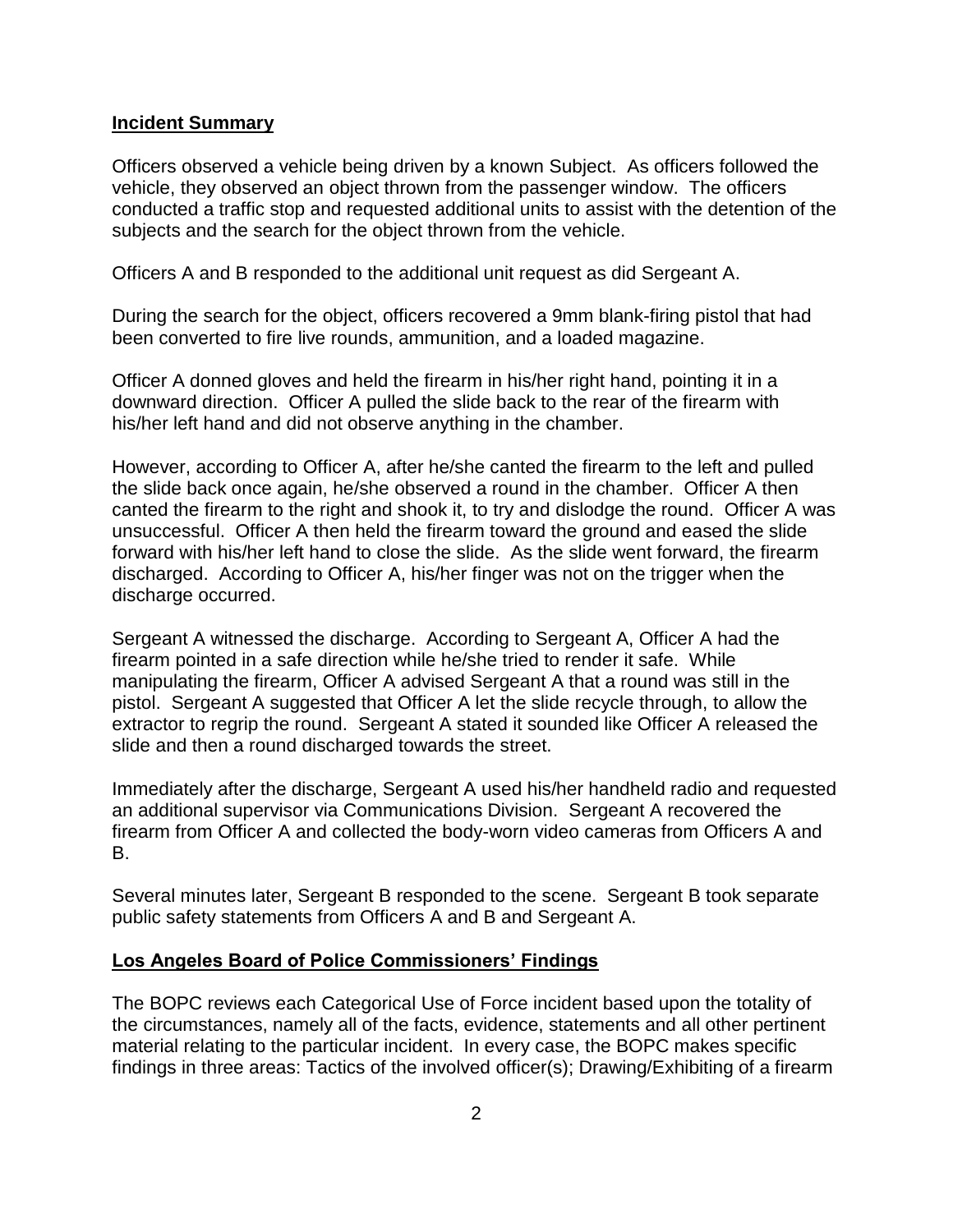by any involved officer(s); and the Use of Force by any involved officer(s). Based on the BOPC's review of the instant case, the BOPC made the following findings:

## **A. Tactics**

• The BOPC found Officer A's tactics to warrant a Tactical Debrief.

## **B. Drawing and Exhibiting**

• Does Not Apply.

## **C. Unintentional Discharge**

• The BOPC found Officer A's unintentional discharge to be Accidental.

## **Basis for Findings**

In making its decision in this matter, the Commission is mindful that every "use of force by members of law enforcement is a matter of critical concern both to the public and the law enforcement community. It is recognized that some individuals will not comply with the law or submit to control unless compelled to do so by the use of force; therefore, law enforcement officers are sometimes called upon to use force in the performance of their duties. It is also recognized that members of law enforcement derive their authority from the public and therefore must be ever mindful that they are not only the guardians, but also the servants of the public. The Department's guiding value when using force shall be reverence for human life. Officers shall attempt to control an incident by using time, distance, communications, and available resources in an effort to de-escalate the situation, whenever it is safe and reasonable to do so. When warranted, Department personnel may objectively use reasonable force to carry out their duties. Officers who use unreasonable force degrade the confidence of the community we serve, expose the Department and fellow officers to legal and physical hazards, and violate the rights of individuals upon whom unreasonable force is used. Conversely, officers who fail to use force when warranted may endanger themselves, the community and fellow officers." (Use of Force Policy, Los Angeles Police Department Manual.)

The Commission is cognizant of the legal framework that exists in evaluating use of force cases, including the United States Supreme Court decision in Graham v. Connor, 490 U.S. 386 (1989), that:

"The reasonableness of a particular use of force must be judged from the perspective of a reasonable officer on the scene, rather than with the 20/20 vision of hindsight. The calculus of reasonableness must embody allowance for the fact that police officers are often forced to make split-second judgments – in circumstances that are tense, uncertain and rapidly evolving – about the amount of force that is necessary in a particular situation."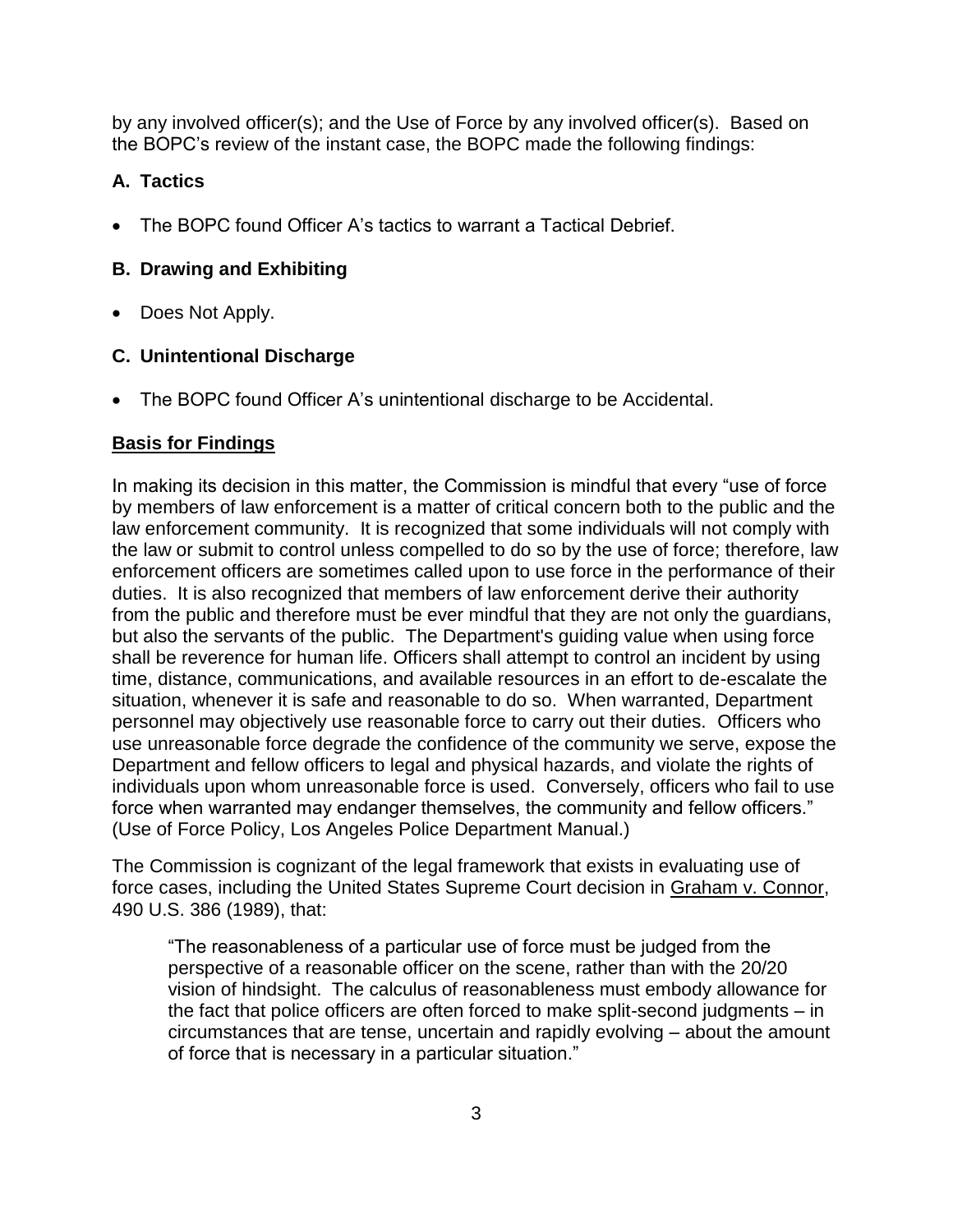The Commission is further mindful that it must evaluate the actions in this case in accordance with existing Department policies. Relevant to our review are Department policies that relate to the use of force:

Law enforcement officers are authorized to use deadly force to:

- Protect themselves or others from what is reasonably believed to be an imminent threat of death or serious bodily injury; or
- Prevent a crime where the subject's actions place person(s) in imminent jeopardy of death or serious bodily injury; or
- Prevent the escape of a violent fleeing felon when there is probable cause to believe the escape will pose a significant threat of death or serious bodily injury to the officer or others if apprehension is delayed. In this circumstance, officers shall to the extent practical, avoid using deadly force that might subject innocent bystanders or hostages to possible death or injury.

The reasonableness of an Officer's use of deadly force includes consideration of the officer's tactical conduct and decisions leading up to the use of deadly force. (Use of Force Policy, Los Angeles Police Department Manual.)

An officer's decision to draw or exhibit a firearm should be based on the tactical situation and the officer's reasonable belief that there is a substantial risk that the situation may escalate to the point where deadly force may be justified. (Los Angeles Police Department Manual.)

Tactical de-escalation involves the use of techniques to reduce the intensity of an encounter with a suspect and enable an officer to have additional options to gain voluntary compliance or mitigate the need to use a higher level of force while maintaining control of the situation. Tactical de-escalation does not require that an officer compromise his or her safety or increase the risk of physical harm to the public. De-escalation techniques should only be used when it is safe and prudent to do so. (Tactical De-Escalation Techniques, October 2016.)

# **A. Tactics**

• During a review of this incident, the following Debriefing Point was noted:

**Clearing Weapons –** The investigation revealed that Officer A attempted to clear the firearm with a round stuck in the chamber. Officer A was reminded to contact the Firearms Analysis Unit in cases where there is a jammed or inoperative weapon, including situations where there is either a round in the chamber that cannot be extracted or where the condition of the weapon cannot be verified.